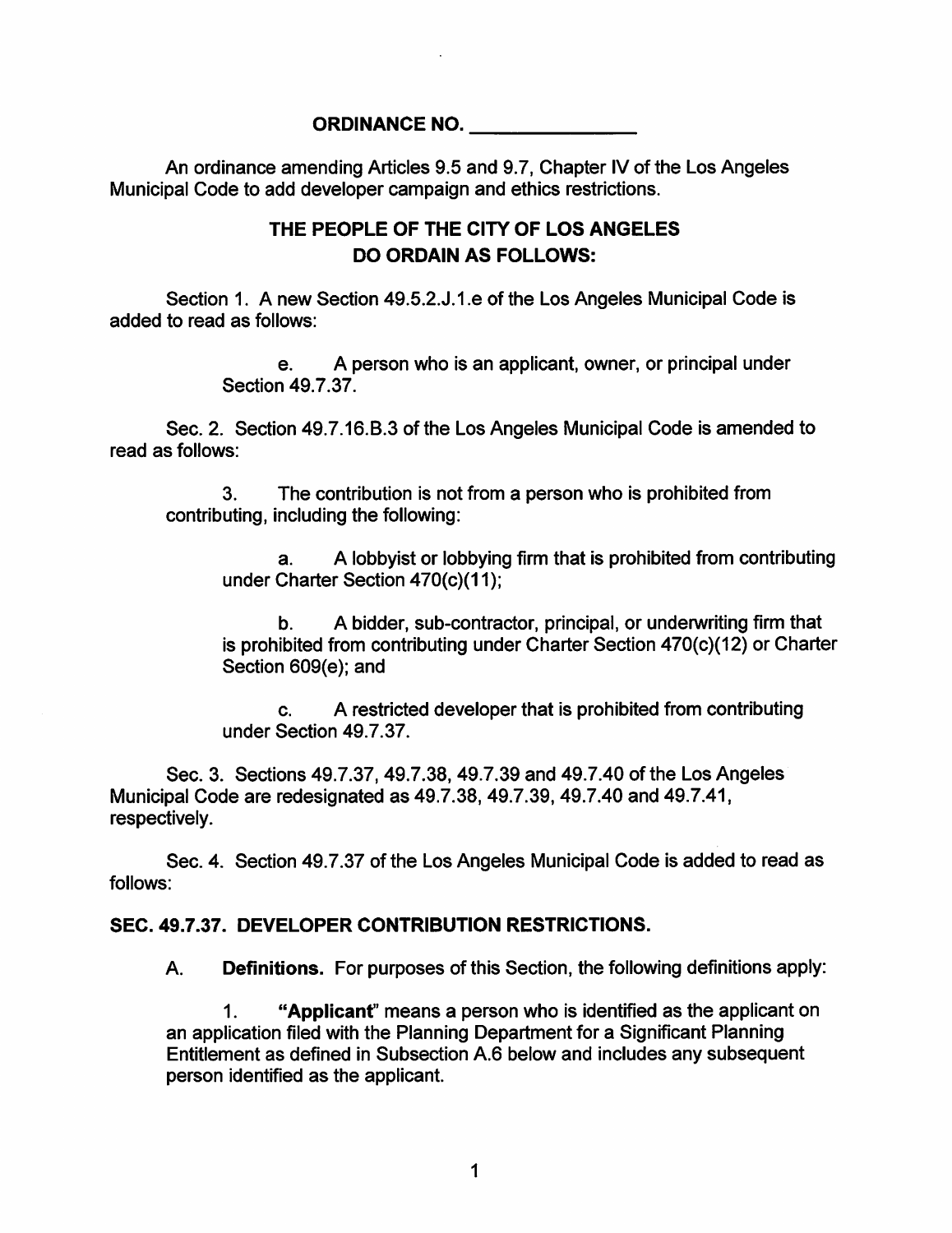"Owner" means a person identified as a property owner in conjunction with the application for a significant planning entitlement. **2.**

3. **Planning Department**" means the Los Angeles Department of City Planning.

4. **Principal**" means the following:

A restricted developer's board chair, president, chief executive officer, chief financial officer, chief operating officer of a person, and any individual who serves in the functional equivalent of one or more of these positions; a.

An person who holds an ownership interest of 20 percent or more in a restricted developer; and b.

An individual authorized to represent a restricted developer before the Planning Department concerning the significant planning entitlement. c.

5. **Restricted developer"** means any applicant or owner. *<sup>u</sup>*

**Significant planning entitlement"** means the following planning *u* approvals that are not solely ministerial: **6.**

- a. Density Bonus, On Menu;
- b. Density Bonus, Off Menu;
- c. Development Agreement;
- d. General Plan Amendment;
- e. Height District Change;
- f. Major Development Projects;
- g. Oil Drilling District Establishment;
- h. Sign District Establishment;
- **i.** Site Plan Review;
- j. Specific Plan Establishment;
- k. Tentative Tract Map;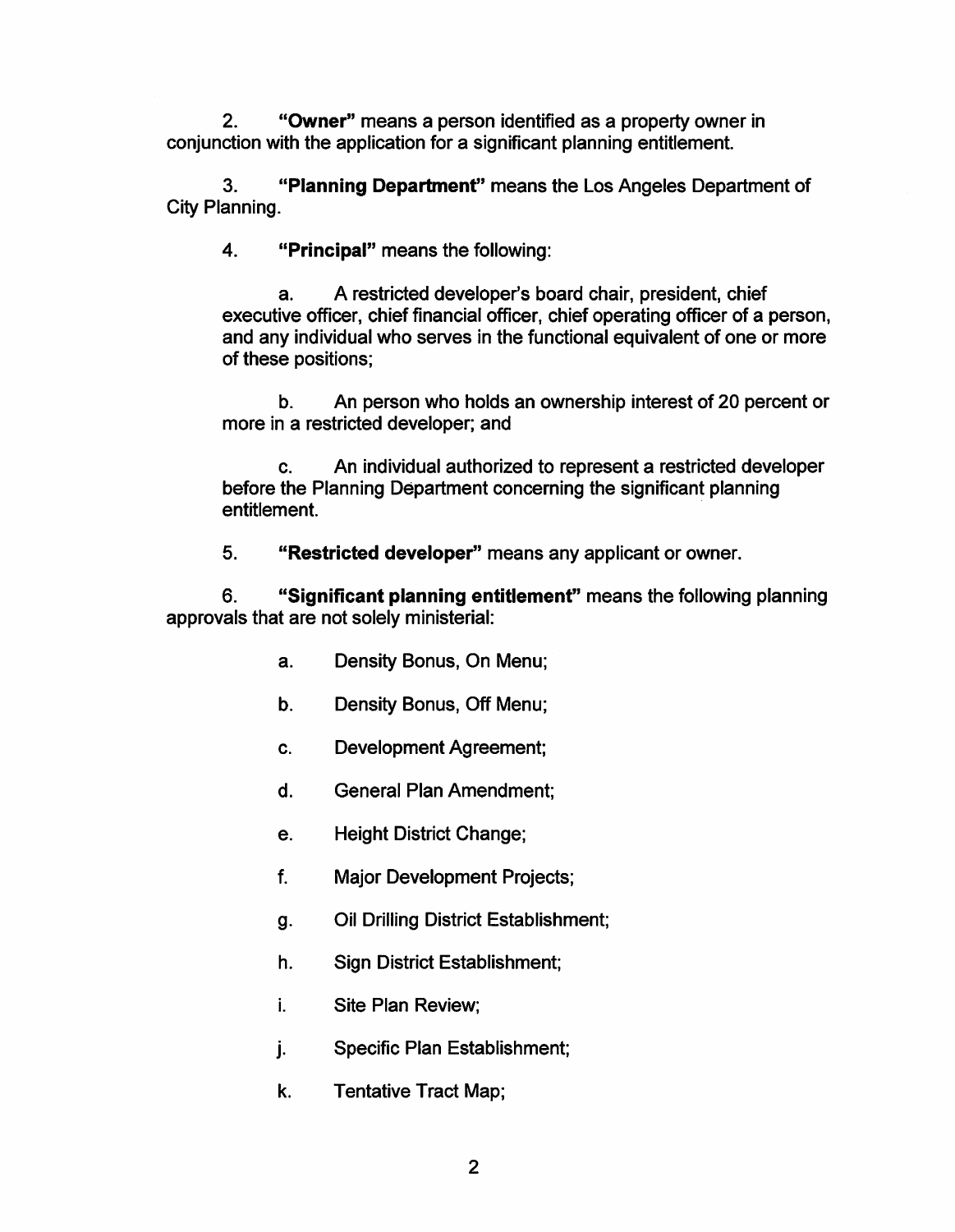- I. Transfer of Floor Area Rights;
- m. Transit Oriented Communities Affordable Housing Incentive;
- n. Vesting Tentative Tract;
- o. Vesting Zone Change;
- **P-** Zone Change; and

Zone Variance where Area Planning Commission or Citywide Planning Commission is the initial decision maker. q.

Restriction. A restricted developer or principal shall not make a contribution to the Mayor, City Attorney, member of City Council, or a candidate or a City controlled committee for these elected City offices. **B.**

Timing of Contribution Restrictions. The restrictions in Subsection B apply from the time an application is submitted until 12 months after the date a letter of determination is issued, or if none, the date the decision on the application is final. If the application is withdrawn or terminated pursuant to the Zoning Code, the restriction applies until the day after the termination or the filing of the withdrawal. C.

## D. Disclosure.

The Planning Department shall notify every applicant of the requirements of this Section. **1**.

At the time an application for a significant planning entitlement is submitted, the applicant shall file the following information: **2**.

A brief description of the project, including any City reference number associated with it and the address or APN of the project site; a.

b. The date the application was submitted;

c. The applicant's name, address, phone number, and email address;

d. The name, address, phone number, and email address of each owner;

e. The names and titles of all of the principals; and

A certification under penalty of perjury that the information submitted is true and complete and that the applicant understands, will f.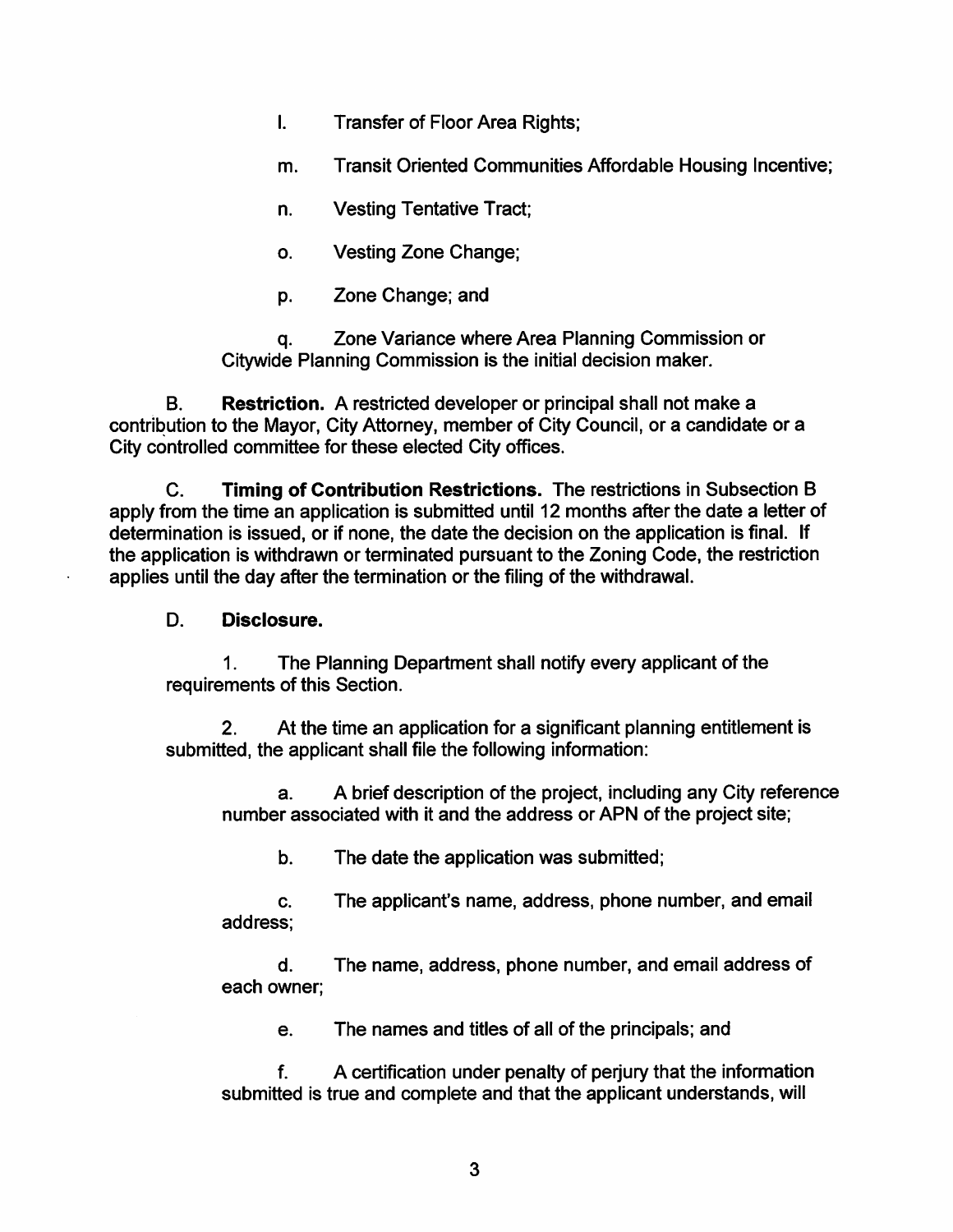comply with, and will notify all owners and principals of the prohibitions in Subsections B and C.

The information shall be filed through an electronic database created by the Ethics Commission in the method required by the Ethics Commission. 3.

Notwithstanding any other provision of this Code, an application is not complete until the applicant has filed the information required by this Section, unless State law provides otherwise. A receipt from the Ethics Commission confirming the applicant's certified filing is sufficient for evidence of completeness of an application for purposes of the Permit Streamlining Act, but it shall not be considered a determination that the applicant has complied with the requirements of this Section. 4.

If the information filed pursuant to Subsection D changes after the information required under this section is submitted, the applicant shall update its filing within ten business days after the change. The requirement to amend applies as long as the restriction in Subsection B applies. 5.

Sec. 5. Severability. If any provision of this ordinance is found to be unconstitutional or otherwise invalid by any court of competent jurisdiction, that invalidity shall not affect the remaining provisions of this ordinance which can be implemented without the invalid provisions, and to this end, the provisions of this ordinance are declared to be severable. The City Council hereby declares that it would have adopted this ordinance and each provision thereof irrespective of whether any one or more provisions are found invalid, unconstitutional or otherwise unenforceable.

Sec. 6. Operative Date. This ordinance shall not be operative until the first day a candidate for elected City office may file a Declaration of Intent to Solicit and Raise Contributions for the 2022 general election.